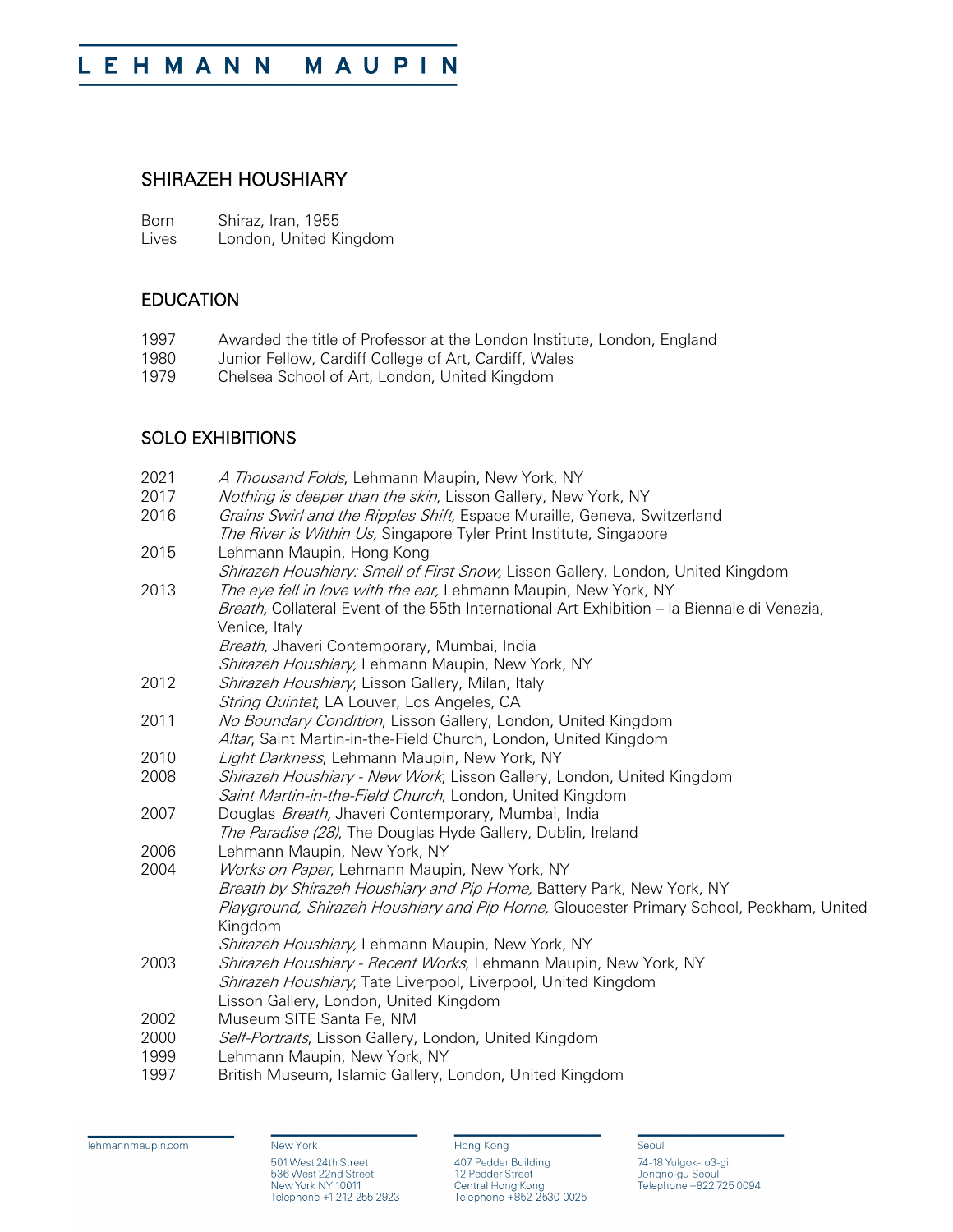- 1995 *Isthmus*, Le Magasin, Centre National d'Art Contemporain, Grenoble, France; Museum Villa Stuck, Munich, Germany; Bonnefanten Museum, Maastricht, The Netherlands; Hochschule für angewandte Kunst, Vienna, Austria
- 1994 *The Sense of Unity*, Lisson Gallery, London, United Kingdom
- 1993 *Turning Around the Centre*, University of Massachusetts at Amherst Fine Art Center, Amherst, MA; York University Art Gallery, Ontario, Canadda; University of Florida, the Harn Museum, Gainesville, Florida
- Dancing around my ghost, Camden Arts Centre, London, United Kingdom
- 1992 Galleria Valentina Moncada, Rome, Italy
- Isthmus, Lisson Gallery, London, United Kingdom 1988 Centre d'Art Contemporain, Musée Rath, Geneva, Switzerland; The Museum of Modern Art,
- Oxford, United Kingdom
- 1987 Breath, Lisson Gallery, London, United Kingdom
- 1986 Galerie Paul Andriesse, Amsterdam, The Netherlands
- 1984 Lisson Gallery, London, United Kingdom
- 1983 Centro d'Arte Contemporanea, Siracusa, Italy Galleria Massimo Minini, Milan, Italy Galerie Grita Insam, Vienna, Austria
- 1982 Kettle's Yard Gallery, Cambridge, United Kingdom<br>1980 Chapter Arts Centre. Cardiff. United Kingdom
- Chapter Arts Centre, Cardiff, United Kingdom

## GROUP EXHIBITIONS

- 2021 Artists and the Rothko Chapel, The Moody Center for the Arts, Houston, TX<br>2019 The Weather Garden, Towner Art Gallery, Eastbourne, United Kingdom
- The Weather Garden, Towner Art Gallery, Eastbourne, United Kingdom
- 2018 *Regarding Spirituality,* Nelson-Atkins Museum of Art, Kansas City, KS<br>2017 *EVERYTHING AT ONCE*, Lisson Gallery x Vinyl Factory, The Store Stu
- EVERYTHING AT ONCE, Lisson Gallery x Vinyl Factory, The Store Studios, London, United Kingdom

Sculpture in the Close, Jesus College in the University of Cambridge, Cambridge, United Kingdom

From a whisper to a scream, Lehmann Maupin, New York, NY Glasstress 2017, Palazzo Franchett, Venice, Italy

A Certain Kind Of Light, Towner Art Gallery, Eastbourne, United Kingdom

2016 Phantom Bodies: The Human Aura in Art, John and Mable Ringling Museum of Art, Sarasota, FL

Drawing Dialogues: The Sol LeWitt Collection, The Drawing Center, New York, NY

2015 Phantom Bodies: The Human Aura in Art, Frist Center for the Visual Arts, Nashville, TN Future Seasons Past, Lehmann Maupin, New York, NY Au rendez-vous des amis, Fondazione Palazzo Albizzini, Collezione Burri, Citta di Castello,

Perugia, Italy

Lisson Gallery & STPI Present: Collaborations, Singapore Tyler Print Institute, Singapore 2014 Love Story: Anne & Wolfgang Titze Collection, 21er Haus and the Winter Palace, Vienna,

Austria

Venice Architectural Biennial, Venice, Italy

Nostalgic for the Future, Lisson Gallery, London, United Kingdom

Reductive Minimalism: Women Artists in Dialogue, 1960-2012, University of Michigan Museum of Art, Ann Arbor, MI

The International Biennial of Contemporary Art of Cartagena de Indias, Cartagena de Indias, Colombia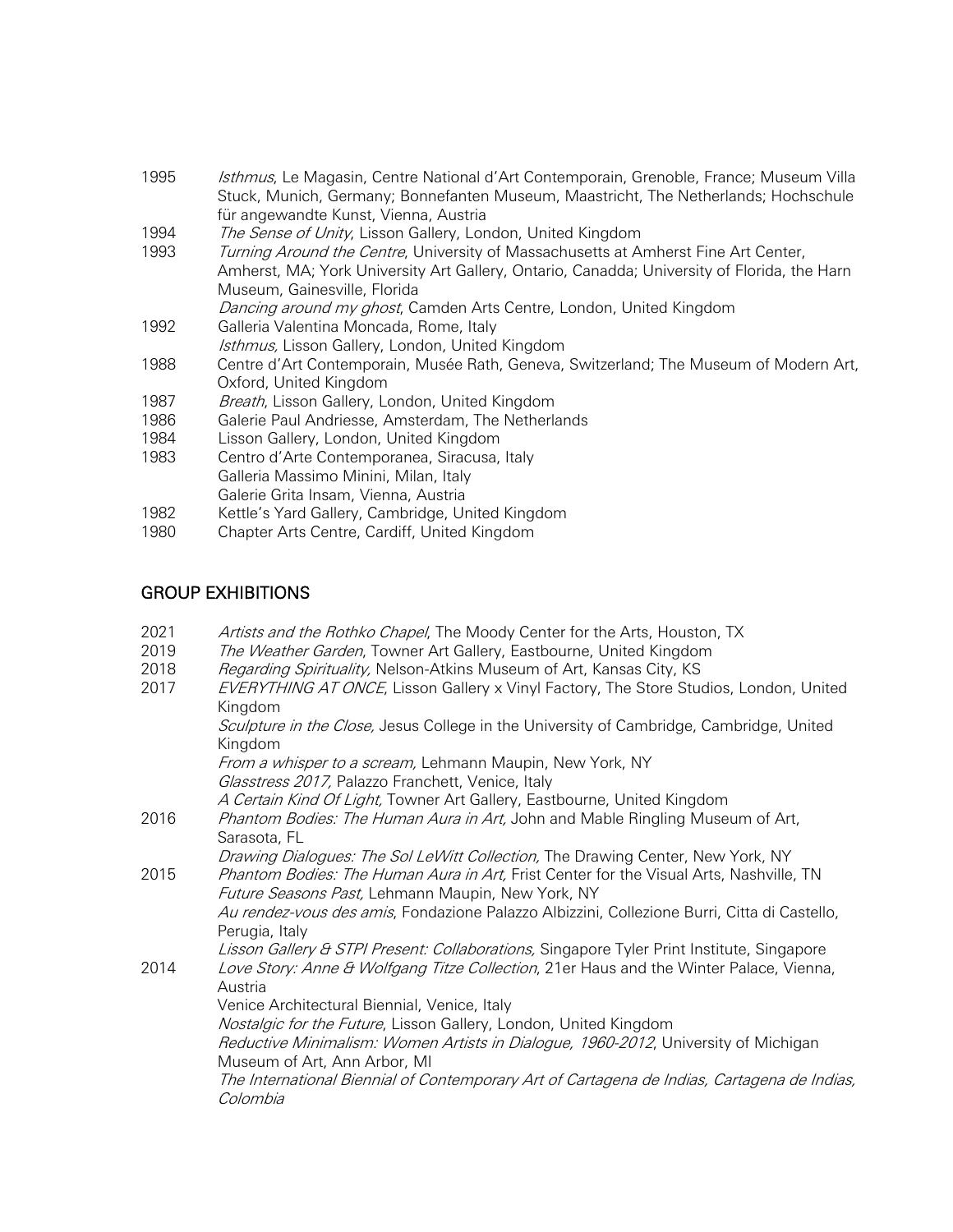|      | Genius Loci – Spirit of Place, on the occasion of the 14th International Architecture Biennale, |
|------|-------------------------------------------------------------------------------------------------|
|      | Palazzo Cavalli Franchetti, Venice, Italy                                                       |
| 2013 | Writings Without Borders, Lehmann Maupin, Hong Kong, China                                      |
|      | Sculpture in the City, City of London, London, United Kingdom                                   |
|      | Line and Form, Marc Straus, New York, NY                                                        |
|      | 50 Years of Collecting Islamic Art, Metropolitan Museum of Art, New York, NY                    |
|      |                                                                                                 |
|      | Calligraffiti: 1984/2013, Leila Heller Gallery, New York, NY                                    |
|      | Glasstress, Venice Biennale, Venice, Italy                                                      |
|      | Pattern, Broad Art Museum, East Lansing, MI                                                     |
| 2012 | Arsenal, Kiev Biennale, Kiev, Ukraine                                                           |
|      | Common Ground, 13th Architecture Biennale, Venice                                               |
|      | Summer Exhibition, Royal Academy of Arts, London, United Kingdom                                |
| 2011 | Made in the UK, RISD Museum, Providence, RI                                                     |
|      | Creating the New Century: Contemporary Art from the Dicke Collection, The Dayton Art            |
|      | Institute, Dayton, OH                                                                           |
| 2010 | The 17 <sup>th</sup> Biennale of Sydney, Sydney, Australia                                      |
|      | Drawing to form: Art from the Weltkunst Collection Irish Museum of Modern Art, Crawford         |
|      | Art Gallery, Cork, Ireland                                                                      |
| 2009 | Lisson Presents 5, Lisson Gallery, London, United Kingdom                                       |
| 2008 | Tropismi, Valentina Moncad, Arte Contemporanea, Rome, Italy                                     |
|      | XII Biennale Internazionale di Scultura di Carrara, Nient "altro che scultura, Carrara          |
|      | Fatto Bene!, Centro per l'Arte Contemporanea Luigi Pecci, Prato, Italy                          |
|      |                                                                                                 |
|      | More Than Words, Von Lintel Gallery, New York City, NY                                          |
| 2007 | What is Painting? Contemporary Art from the Collection, MoMA, New York, NY                      |
|      | Pure, Sean Kelley Gallery, New York, NY                                                         |
|      | Reverence, HVCCA - Hudson Valley Center for Contemporary Art, Peekskill, NY                     |
| 2006 | Without Boundary: Seventeen Ways of Looking, Museum of Modern Art, New York, NY                 |
|      | A New East Window for St Martin-in-the-Fields, in the church of St-Martin-in-the-               |
|      | Fields, Trafalger Square, London, United Kingdom                                                |
|      | Motion on Paper Ben Brown Fine Arts, London, United Kingdom                                     |
|      | Twice Drawn, The Tang Museum at Skidmore College, Syracuse, NY                                  |
|      | Out of Time: Contemporary Art from the Collection, MoMA, New York, NY                           |
|      | The Contemporary Persian Scene: The American and European Experience, Leila Taghinia-           |
|      | Milani Heller Gallery, New York, NY                                                             |
| 2005 | Effervescence, Musée des Beaux Arts, Angers, France                                             |
| 2004 | The search for identity, new visions, Doncaster Museum and Art Gallery, Doncaster, United       |
|      | Kingdom                                                                                         |
|      | 20 Years, Galerie Thaddaeus Ropac, Salzburg, Austria                                            |
| 2003 | Back in Shape, Southampton City Art Gallery, Hampshire, United Kingdom                          |
|      | From Dust to Dusk, International Exhibition of Contemporary Art, Charlottenborg Exhibition      |
|      |                                                                                                 |
|      | Hall, Copenhagen, Denmark                                                                       |
|      | Happiness, Mori Art Museum, Tokyo, Japan                                                        |
| 2002 | Thinking Big: concepts for twenty-first century British Sculpture, Peggy Guggenheim             |
|      | Collection, Venice, Italy                                                                       |
|      | Sculpture Biennial Munsterland 2003, Warendorf County, Germany                                  |
|      | A Century of Innocence, Rooseum, Malmö, Sweden                                                  |
|      | Skultur, Basel, Switzerland                                                                     |
|      | Tenable, Newlyn Art Gallery, Cornwall, United Kingdom                                           |
|      | As Fontes! Afrika Museum, Berg en Dal, The Netherlands                                          |
|      | Lehmann Maupin, New York, NY                                                                    |
| 2001 | Sculpture Contemporaine: Œuvres de la Collection Frac Rhône-Alpes de l'Institut d'art           |
|      |                                                                                                 |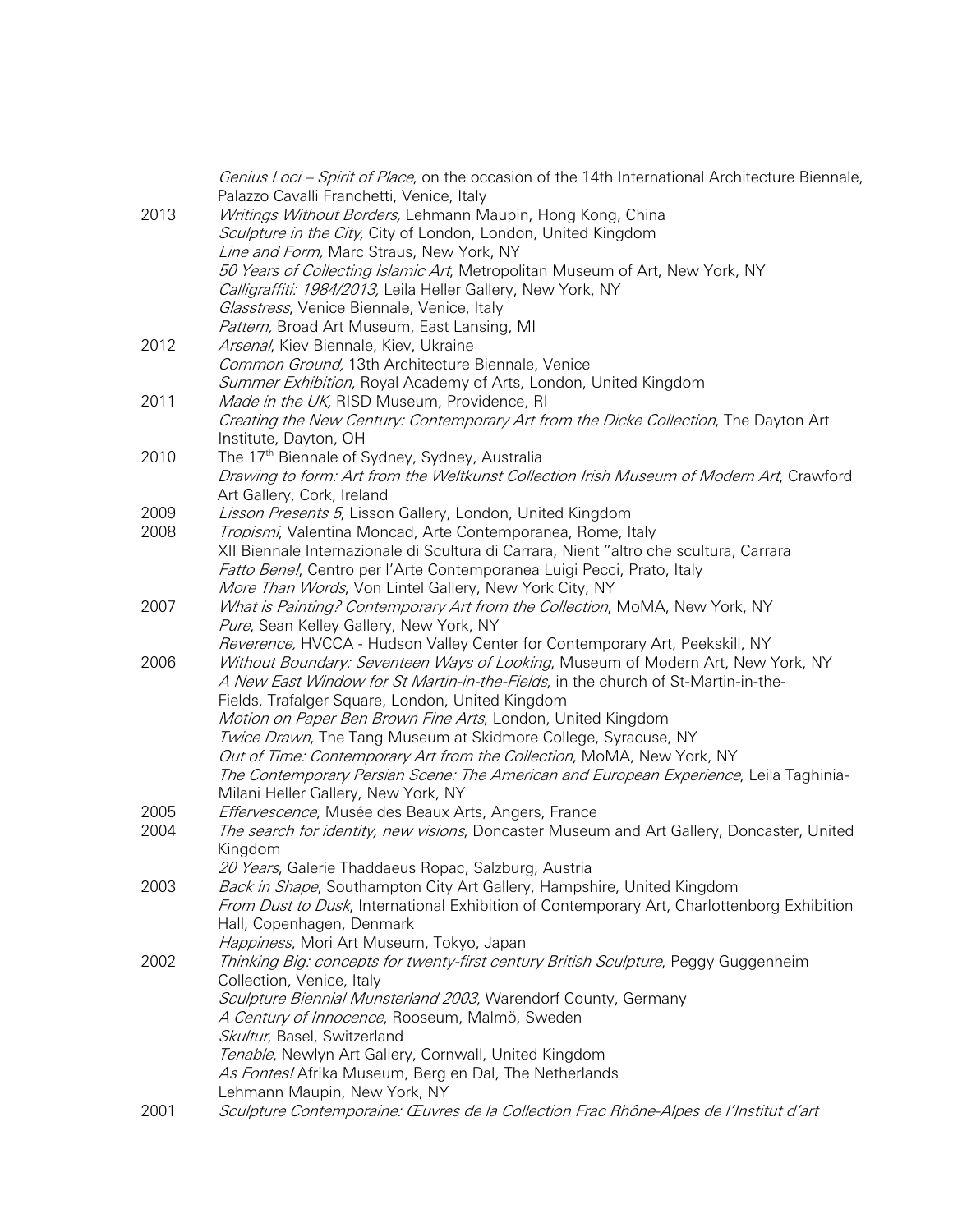|      | contemporain, Substances, Lyon, France                                                                                                                           |
|------|------------------------------------------------------------------------------------------------------------------------------------------------------------------|
|      | New Works, Lehmann Maupin, New York                                                                                                                              |
| 1999 | Art Worlds in Dialogue, Museum Ludwig, Cologne, Germany                                                                                                          |
|      | 10 Intensita in Europa, Centro per l'Arte Contemporanea Luigi Pecci, Prato, Italy                                                                                |
|      | British Sculpture, Skulptur im Schloßpark Ambras, Germany                                                                                                        |
| 1997 | Shadow of Life, London Contemporary Art Fair, London, United Kingdom                                                                                             |
|      | Meditation, Madrasa Ibn Youssef, Marakesh, Morocco                                                                                                               |
|      | Sculpture at Goodwood, Goodwood Sculpture Park, West Sussex, United Kingdom                                                                                      |
|      | Follow Me, Britische Kunst an der Unterelbe, Schloß Agathenburg, Agathenburg, Germany                                                                            |
| 1996 | Negotiating Rapture, Museum of Contemporary Art, Chicago, IL                                                                                                     |
|      | Sculpture from the Arts Council Collection, Whitworth Art Gallery, Manchester, United                                                                            |
|      | Kingdom                                                                                                                                                          |
|      | 23rd Bienal Internacional de Sao Paolo, Sao Paolo, Brazil                                                                                                        |
| 1995 | Contemporary British Art in Print, Scottish National Gallery of Modern Art, Edinburgh,                                                                           |
|      | Scotland; Yale Center for British Art, New Haven, CT                                                                                                             |
|      | British Art of the 1980s & 1990s - works from The WeltKunst Collection, The Irish Museum of                                                                      |
|      | Modern Art, Dublin, Ireland                                                                                                                                      |
|      | Dialogues of Peace, Palais de Nations, Geneva, Switzerland                                                                                                       |
|      | A Changing World - Fifty Years of Sculpture from the British Council Collection, Castle Riding                                                                   |
|      | Hall, Prague, Czech Republic                                                                                                                                     |
|      | Arte Inglese: A New Generation, Galleria Marabini, Bologna, Italy                                                                                                |
| 1994 | Skulptur Statt Denkmal, Galerie Marion und Roswitha Fricke, Düsseldorf, Germany                                                                                  |
|      | Sculptors' drawings presented by the Weltkunst Foundation, Tate Gallery, London,                                                                                 |
|      | United Kingdom                                                                                                                                                   |
|      | Turner Prize Shortlisted Artist's Exhibition, Tate Gallery, London, United Kingdom.                                                                              |
|      | Sculpture at Goodwood, The Hat Hill Sculpture Foundation, Goodwood, United Kingdom                                                                               |
| 1993 | Second Tyne International, Newcastle-upon-Tyne, United Kingdom                                                                                                   |
|      | Machines for Peace, Venice Biennale, Venice, Italy                                                                                                               |
|      | State of Siege, Bienal Internacional de Óbidos, Óbidos, Portugal                                                                                                 |
|      | Tresors de Voyage, Monastero dei Padri Mechitaristi dell'Isola di San Lazzaro degli                                                                              |
|      | Armeni, Venice, Italy                                                                                                                                            |
| 1990 | Dujourie, Fortuny/O'Brien, Kapoor, Houshiary," Rijksmuseum Kröller-Müller, Otterlo,                                                                              |
|      | The Netherlands                                                                                                                                                  |
| 1989 | Les Magiciens de la Terre, Centre Georges Pompidou, Paris, France                                                                                                |
| 1987 | Skulptur Projekte 87, Westfalisches Landesmuseum für Kunst und Kulturgeschichte,                                                                                 |
|      | Munster, Germany                                                                                                                                                 |
|      | Vessels, Serpentine Gallery, London, United Kingdom.                                                                                                             |
| 1986 | Sonsbeek 86. International Sculpture Exhibition, Arnhem, The Netherlands                                                                                         |
|      | Skulptur -9 Kunstnere fra Storbrittanien, Louisiana Museum, Humlebaek, Denmark                                                                                   |
| 1985 | The Poetic Project Richard Deacon, Shirazeh Houshiary, Anish Kapoor, Douglas Hyde                                                                                |
|      | Gallery, Dublin, Ireland; The Arts Council Gallery, Belfast, Ireland                                                                                             |
|      | The British Show, Art Gallery of Western Australia, Perth; Art Gallery of New South Wales,                                                                       |
|      | Sydney, Australia; Queensland Art Gallery, Brisbane, Australia; The Exhibition Hall,                                                                             |
|      | Melbourne, Australia; National Art Gallery, Wellington, New Zealand                                                                                              |
|      | Seconds Ateliers Internationaux des Pays de la Loire, FRAC Pays de la Loire, Abbaye Royale                                                                       |
|      | de Fontevraud, Fontevraud, France                                                                                                                                |
| 1984 | British Art Show: Old Allegiances and New Directions 1979-1984, City of Birmingham                                                                               |
|      | Museum and Art Gallery, Birmingham, United Kingdom; Ikon Gallery, Birmingham, United                                                                             |
|      | Kingdom; Royal Scottish Academy, Edinburgh, United Kingdom; Mappin Art Gallery,<br>Sheffield, United Kingdom; Southampton Art Gallery, Sheffield, United Kingdom |
| 1983 | Beelden/Sculpture 1983, Rotterdam Arts Council, Rotterdam, The Netherlands                                                                                       |
|      |                                                                                                                                                                  |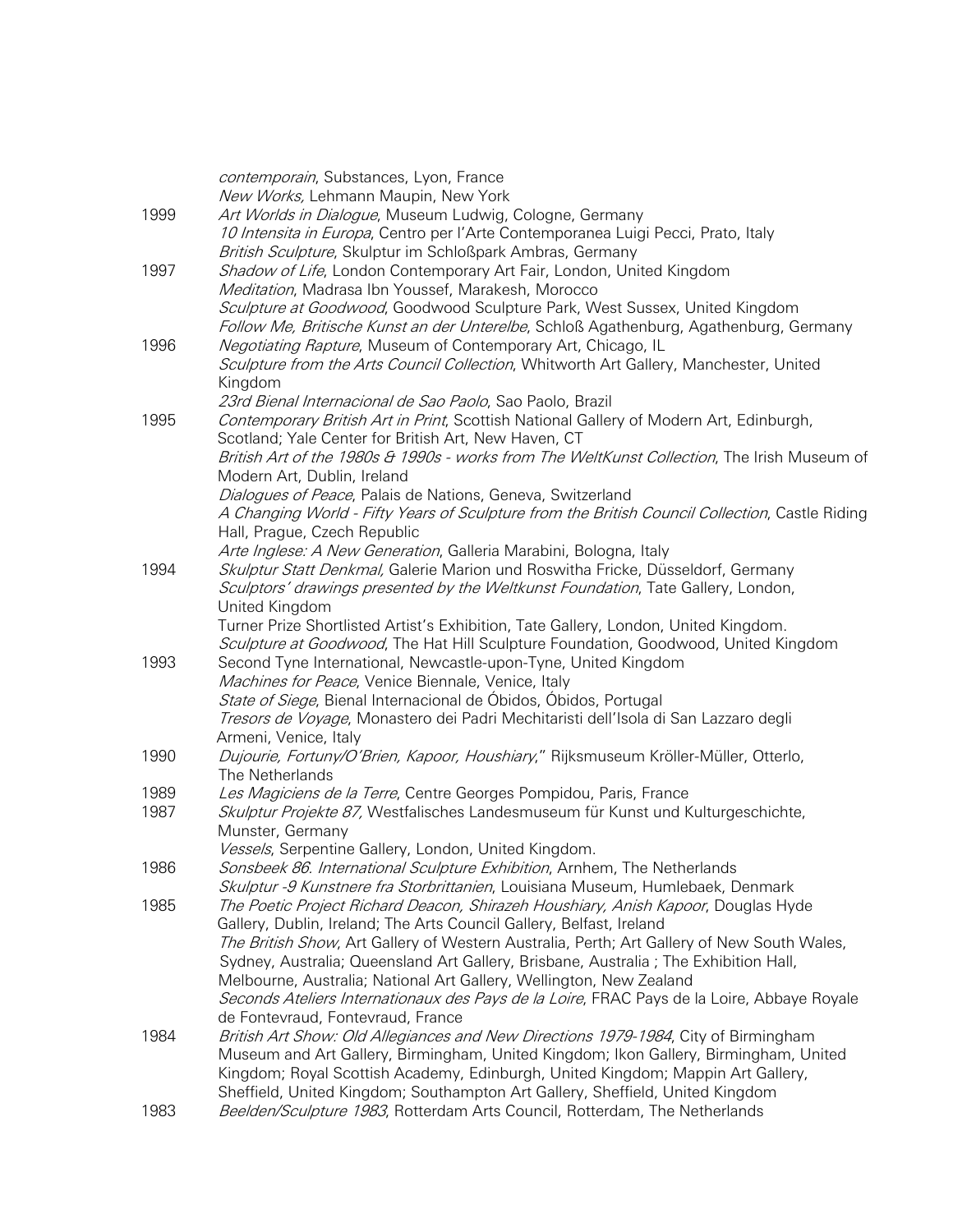New Art, Tate Gallery, London, United Kingdom

1982 Aperto '82, XL Biennale di Venezia, Venice, Italy Objects and Figures. New Sculpture in Britain, Fruitmarket Gallery, Edinburgh, Scotland

### COMMISSIONS AND SPECIAL PROJECTS

- 2014 Christmas Tree Installation for Victoria Beckham, 36 Dover Street, London, United Kingdom Chrysalis 2014, Commission for Jimmy Choo, New Bond Street, London, United Kingdom
- 2011 Altar, St. Martin-in-the-Fields, London, United Kingdom
- 2009 Olympic Park proposal, Stratford site, London, United Kingdom
- 2008 St Martin-in-the-Fields, London, United Kingdom
- East Window, Frieze Sculpture Garden, London, United Kingdom
- 2006 Roppongi, Tokyo, Japan<br>2004 Peckham, London, UK
- Peckham, London, UK
- 2003 UBS London, United Kingdom Freckenhorst, Munsterland, Germany Battery Park, New York city, NY
- 2001 Invited to submit proposal for Norman Foster Commerzbank Tower, Frankfurt, Germany Award winning project for a competition held by Art for the World with UNICEF and UNHCR for a playground for refugee children
- 2000 Basel, Switzerland
- 1996 Proposal for Norman Foster Commezbank Tower, Frankfurt, Germany Bristol Life Assurance Company, Bristol, United Kingdom
- 1993 Düsseldorf Zitadellviertel, Germany Tate Britain, London, United Kingdom

#### SELECTED BIBLIOGRAPHY

- 2021 Lloyd-Smith, Harriet. "Shirazeh Houshiary's optical illusions transfix New York." Wallpaper\*, 24 April. "5 Artists on the Influence of Mark Rothko." Artsy, 13 April.
- 2020 Nayeri, Farah. "As Tensions Rise With Iran, So Does Interest in Art It Inspired," The New York Times, 13 March.
- 2019 Gerlis, Melanie & Harris, Gareth. "Hollywood rolls out the red carpet for Frieze LA," Financial Times, 22 February.

Spence, Rachel. "Iranian-born artist Shirazeh Houshiary: 'Numbers are beautiful to me'," Financial Times, 8 February.

Armstrong, Annie. "New Orleans Museum of Art to Open Expanded Sculpture Garden with New and Commissioned Works by Larry Bell, Teresita Fernández, More," ARTnews, 8 February.

- 2018 Shang, Danielle. "LACMA's Show Of Contemporary Iranian Art To Tell Tales Of An Inescapable Past," Harper's Bazaar Arabia, 7 August.
- 2015 Frank, Simon. "Shirazeh Houshiary: Where I Work," ArtAsiaPacific, November / December.
- 2013 Vasvani, Bansie. "The Eye Fell in Love with the Ear by Shirazeh Houshiary," NY Arts Magazine, 16 December. Banks, Grace. "Skin to skin," Aishti Magazine, December, p. A238 - 239.

Augustsson, Sola. "Shirazeh Houshiary: The Eye Fell in Love With the Ear," Whitewall, 18 November.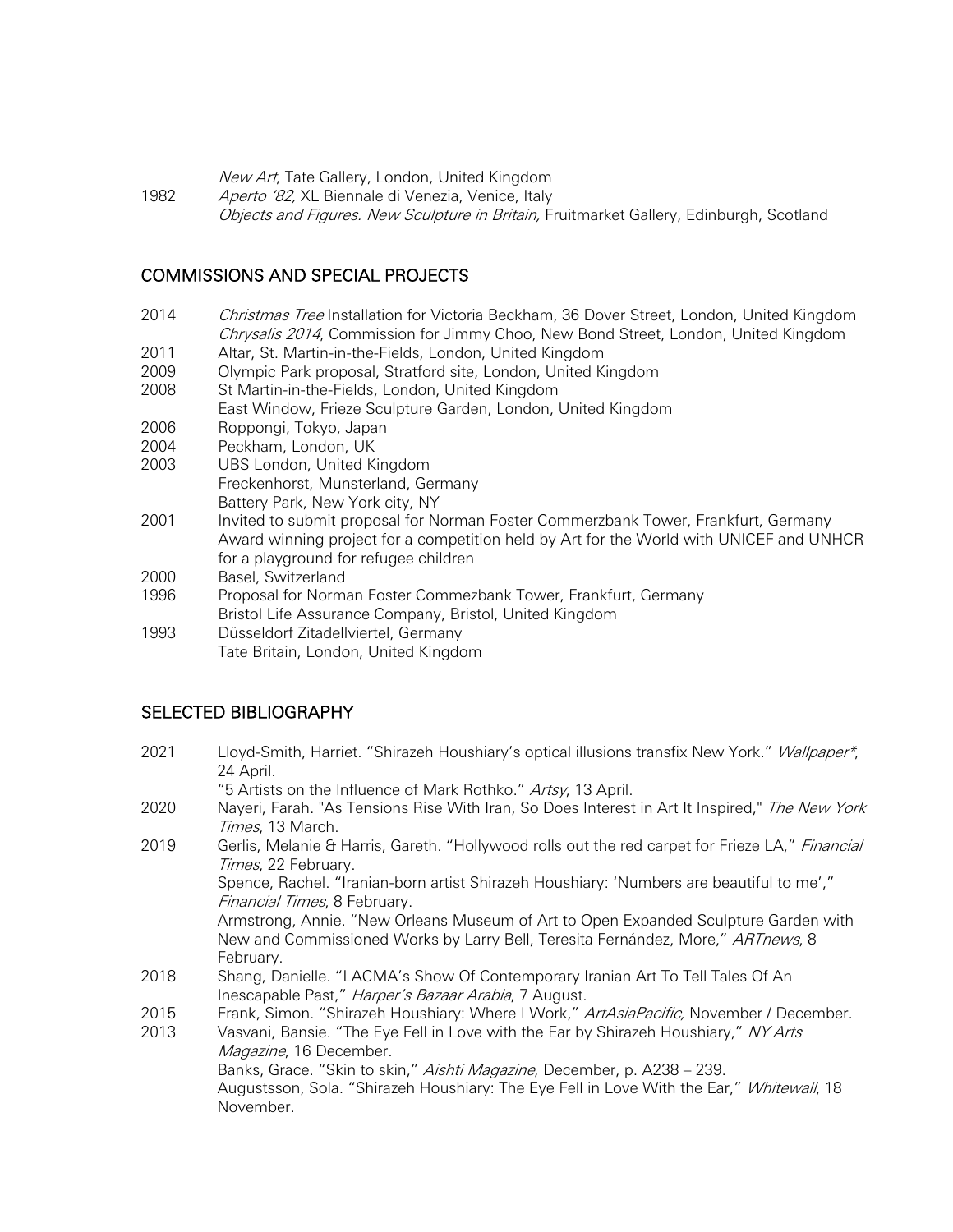|      | Garcia-Anton, Katya. "Shirazeh Houshiary: Venice Inside Out," Flash Art, July-September.<br>Fullerton, Elizabeth. "Like the Dark Senses Being Revealed," ARTnews, May, p. 78 - 83.<br>Sorabjee, Deepika. "Harnessing the intangible," Livemint, 9 March.<br>Sharma, Garima. "Shirazeh Houshiary's 'Breath' at Jhaveri Contemporary," ArtInfo,<br>25 February. |
|------|---------------------------------------------------------------------------------------------------------------------------------------------------------------------------------------------------------------------------------------------------------------------------------------------------------------------------------------------------------------|
| 2011 | Cork, Richard. "New light through old windows," Financial Times, 28 January.                                                                                                                                                                                                                                                                                  |
| 2010 | "Shirazeh Houshiary," Building, 9 April, p. 19.                                                                                                                                                                                                                                                                                                               |
| 2009 | "Between Metaphor and Object at Irish Museum of Modern Art., Artipedia.org, 21 June.                                                                                                                                                                                                                                                                          |
|      | Adam, Georgina. "Interview with Shirazah Houshiary," The Art Newspaper: Art Basel Daily                                                                                                                                                                                                                                                                       |
|      | Edition, 11 June.                                                                                                                                                                                                                                                                                                                                             |
| 2008 | Woodman, Ellis."Eric Parry's St Martin-in-the-Fields makeover," Building Design, 7                                                                                                                                                                                                                                                                            |
|      | November.                                                                                                                                                                                                                                                                                                                                                     |
|      | Barton, Chris. "London's monuments to time," New Zealand Herald, 10 October.                                                                                                                                                                                                                                                                                  |
|      | Crompton, Sarah. "Wayne McGregor's Ignite 08," Telegraph, 22 September.                                                                                                                                                                                                                                                                                       |
|      | "Shirazeh Houshiary," ArtWorld, June/July. p. 88 - 93.                                                                                                                                                                                                                                                                                                        |
| 2004 | Hubbard, Sue. "Shades of Black and White," The Independent Review, 30 November.                                                                                                                                                                                                                                                                               |
|      | Smith, Roberta. "At Shows Painted with Sound Be Prepared to See With Your Ears," New                                                                                                                                                                                                                                                                          |
|      | York Times, 21 May.                                                                                                                                                                                                                                                                                                                                           |
|      | Heartney, Eleanor."Shirazeh Houshiary at Lehmann Maupin," Art in America, April.                                                                                                                                                                                                                                                                              |
|      | Kastner, Jeffrey. Artforum. January, p. 155.                                                                                                                                                                                                                                                                                                                  |
| 2002 | Richard Dyer. Contemporary, October, p. 16 - 17.                                                                                                                                                                                                                                                                                                              |
|      | "And still they come," Galleries, September, p. 16.                                                                                                                                                                                                                                                                                                           |
| 2001 | MacAdam, Barbara A. "The micro wave," ARTnews, April, p. 130 - 133.                                                                                                                                                                                                                                                                                           |
|      | Lorés, Maite, "Kulturbro/Cultural Bridge 2000," Contemporary Visual Arts, p. 72 - 73.                                                                                                                                                                                                                                                                         |
| 2000 | Willsher, Mark. "Shirazeh Houshiary / Lisson Gallery," What's On, London, 18 October.                                                                                                                                                                                                                                                                         |
|      | Glover, Izi. "Shirazeh Houshiary," Time Out, 11 October.                                                                                                                                                                                                                                                                                                      |
|      | Cumming, Laura. "Dense forests, drifting snow. Tank heavens for little worlds," The                                                                                                                                                                                                                                                                           |
|      | Observer, Art, 8 October.                                                                                                                                                                                                                                                                                                                                     |
|      | Gayford, Martin. "Self-portraits without the self," The Daily Telegraph, 4 October.                                                                                                                                                                                                                                                                           |
|      | "Shirazeh Houshiary," Magazine for Camden, October.                                                                                                                                                                                                                                                                                                           |
|      | Sarginson, Ana. "Shirazeh Houshiary," Galleries, October, p. 19.                                                                                                                                                                                                                                                                                              |
|      | "Shirazeh Houshiary," Alley (North London), October, p. 22.                                                                                                                                                                                                                                                                                                   |
|      | Cork, Richard. "Richard Cork's 5 best London exhibitions," The Times, 30 September.<br>"Optical Delusions," Hampstead & Highgate Express, 29 September.                                                                                                                                                                                                       |
|      | Cork, Richard. "Unmasking the mystery in the mundane", The Times, 27 September, p.14 -                                                                                                                                                                                                                                                                        |
|      | 15.                                                                                                                                                                                                                                                                                                                                                           |
|      | "Shirazeh Houshiary," The Independent on Sunday, 24 September.                                                                                                                                                                                                                                                                                                |
|      | Smithson, Helen. "Artists lead way to life on the edge," ART, 22 September.                                                                                                                                                                                                                                                                                   |
|      | Allfree, Claire. "Shirazeh Houshiary: Self-Portraits," Metro, 20 September, p. 19.                                                                                                                                                                                                                                                                            |
|      | "Shirazeh Houshiary," Evening Standard, Going Out, 19 September, p. 55.                                                                                                                                                                                                                                                                                       |
|      | Gayford, Martin. "Shirazeh Houshiary," Daily Telegraph, 17 September.                                                                                                                                                                                                                                                                                         |
|      | Cork, Richard. "Unmasking mystery in the mundane," The Times, 14 September, p. 14.                                                                                                                                                                                                                                                                            |
|      | "Self Portraits," Art Review, London Previews, September.                                                                                                                                                                                                                                                                                                     |
|      | Harper, Glenn. "From the Editor," Sculpture, July-August, p. 4.                                                                                                                                                                                                                                                                                               |
|      | Barclay Morgan, Anne. "A conversation with Shirazeh Houshiary: From Form to                                                                                                                                                                                                                                                                                   |
|      | Formlessness," Sculpture, July/August, p. 24 - 29.                                                                                                                                                                                                                                                                                                            |
|      | Gayford, Martin. "Shirazeh Houshiary on Francisco de Zubaran's The Veil of St. Veronica                                                                                                                                                                                                                                                                       |
|      | (c.1635)," Brower Lewis Pelham                                                                                                                                                                                                                                                                                                                                |
| 1999 | Leffingwell, Edward. "Shirazeh Houshiary at Lehmann Maupin," Art In America, November.                                                                                                                                                                                                                                                                        |
|      | Kuspit, Donald. "Shirazeh Houshiary-Lehmann Maupin," Artforum, November, p.142.                                                                                                                                                                                                                                                                               |
|      | Johnson, Ken. "Shirazeh Houshiary," The New York Times, 24 September.                                                                                                                                                                                                                                                                                         |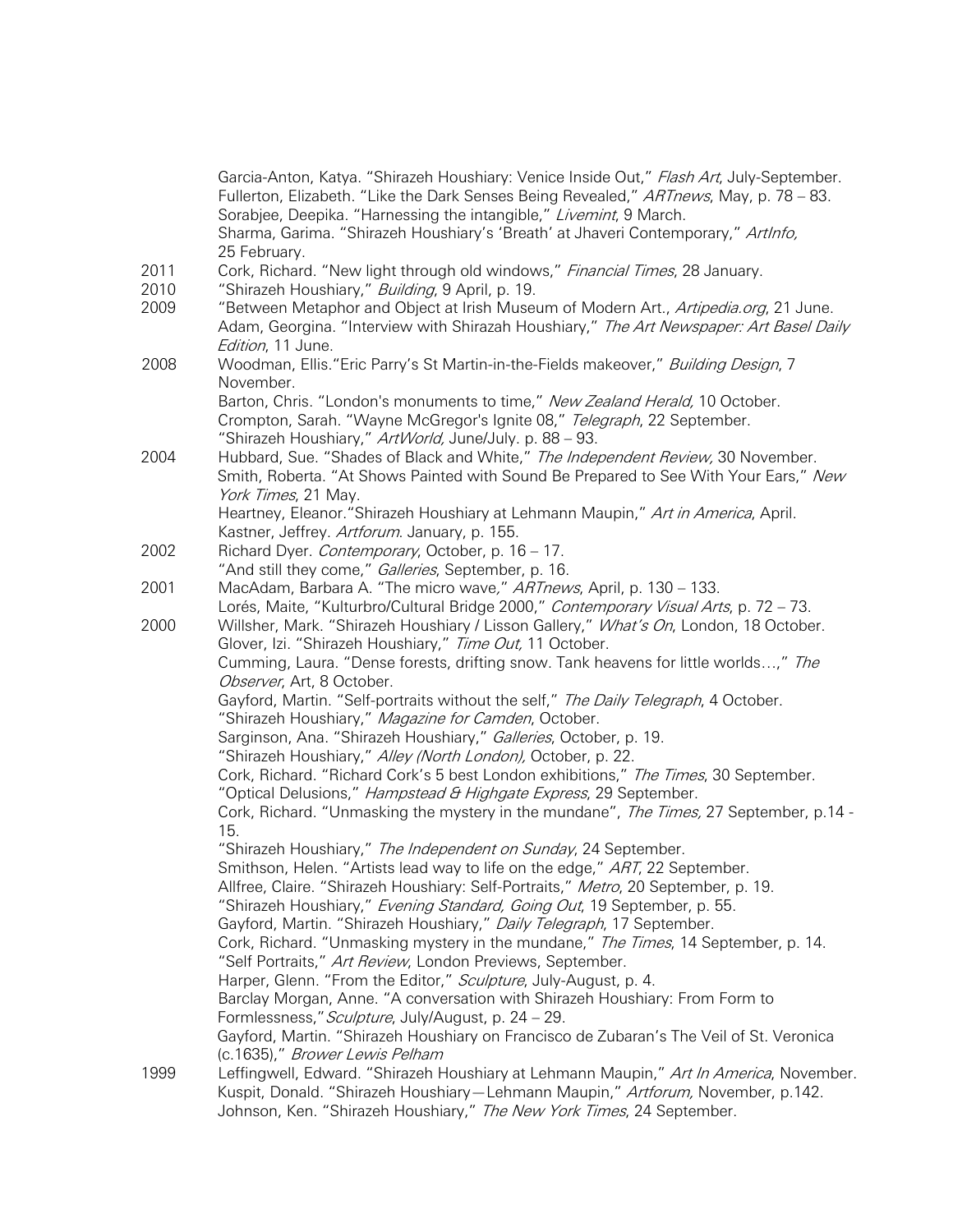| 1997 | Batchelor, David and Carl Freedman. "Living in a material world," Frieze, June-August, p. 46                                                              |
|------|-----------------------------------------------------------------------------------------------------------------------------------------------------------|
|      | $-49.$<br>Dorment, Richard. "Hypnotic Power of the Object," The Daily Telegraph, 23 April.                                                                |
|      | Kent, Sarah. "Culture Club," Time Out, 16-23 April.                                                                                                       |
|      | Gayford, Martin. "Poppet Green is alive and well," The Spectator, 10 April.                                                                               |
|      | Cork, Richard. "Intimations," The Times, 8 April.                                                                                                         |
|      | "50 years of British sculpture," Les cahiers de la sculpture, p.50.                                                                                       |
|      | "Goodwood sculpture park," Les cahiers de la sculpture, p. 72 - 73.                                                                                       |
| 1996 | Hindry, Ann. "Histories Anglaises," Art Press, June, p. 19 - 28.                                                                                          |
|      | Penwarden, Charles "At Least the French want our sculpture," The Daily Telegraph,1 June.<br>"Top award for sculpture park," Chichester Observer, 4 April. |
| 1995 | Holsbeek, Dan. "Beelden getuigen van Oosterse spiritualiteit," De Standaard, 21 December.                                                                 |
|      | Loppert, Susan. "From Genesis To Creation," London Contemporary Art, Winter, p. 31 - 39.                                                                  |
|      | Blätner, Martin "Shirazeh Houshiary," Kunstforum, November-January, p. 388 - 389.                                                                         |
|      | Hewitt, Phil. "Unexpected succes of enchanting experiment," CM Observer, 30 November.                                                                     |
|      | Wesseling, Janneke. "Over de rand, de diepte in," Cultureel Supplement NRC Handelsblad, 3<br>November.                                                    |
|      | Berheil, Irene. "Lokende Koper-en goudtinten bij Houshiary," De Limburger, November 1                                                                     |
|      | Spijkerman, Sandra "Beelden Tussen Oost En West," Kunstbeeld, November, p. 26 - 28.                                                                       |
|      | Holsbeek, Dan. "Beelden Tussen Oost En West," Kunstbeeld, November, p. 26 - 28.                                                                           |
|      | "Minimalistisches zur Meditation," Fränkischer Tag, Bamberg, 5 September.                                                                                 |
|      | Warning, Wilhelm. "Einheit der Polaritäten," Bayerische Staatszeitung, 25 August.                                                                         |
|      | Goetz, Joachim. "Der perfekt inszenierte Konstrast," Scwäbische Zeitung, August 23                                                                        |
|      | Reitter, Barbara. "Das Hier is nur ein Brückenschlag," Coburger Tageblatt, 23 August.                                                                     |
|      | Grant, Simon . "Houshiary," What's on in London, 11-18 August.                                                                                            |
|      | Michalzik, Peter. "Dekor und Mystik," Frankfurter Rundschau, 10 August.                                                                                   |
|      | Susanna Partsch, "West-östliche Begegnungen," Neue Zurichier Zeitung, 8 August.                                                                           |
|      | Hose, Alexander. "Märchen auf minimalistisch," Passaur Neue Presse, 2 August.                                                                             |
|      | Krauss, Annette. "Kunst als Behikel einer Reise ins Innere," Donaukurier Ingolstadt, 2                                                                    |
|      | August.                                                                                                                                                   |
|      | Printz, Heidi. "Squaring the circle," Munich Found, August.                                                                                               |
|      | Kruse, Christiane. "Auf der Esoterik-Welle," Süddeutsche Zeitung, 31 July.                                                                                |
|      | Bode, Peter M. "Kulturen überlagen sich," Abendzeitung, 27 July.                                                                                          |
|      | Teibler, Claudia. "Aus lodernder Tiefe," Münchener Merkur, 26 July.                                                                                       |
|      | Adler, Sabine "Die Aussenwelt ausgeblendet," TZ, 26 July.                                                                                                 |
|      | "Alchimie der Seele," Der Spiegel, 24 July, p. 159.                                                                                                       |
|      | Widerman, Christph. "Kunst -Tips," Süddeutsche Zeitung, 20 July.                                                                                          |
|      | Thorncroft, Anthony. "Monumental Chichester," Financial Times, 8 July.                                                                                    |
|      | Bost, Bernadette. "L'art mystique de Shirazeh Houshiary au Magasin de Grenoble," Le                                                                       |
|      | Monde, 10 June.                                                                                                                                           |
|      | Fallon, Brian. "British sculpture here and now," Irish Times, 18 May.                                                                                     |
|      | "Alchimique Shirazeh Houshiary," Grenoble Culture, 1 May - 15 July.                                                                                       |
|      | Bickers, Patricia. "Generations of British Sculpture: the British Sculpture Tradition," Art Press,                                                        |
|      | May, p. 31 - 39.<br>"Focus on New Art," Tate, Spring, p.7.                                                                                                |
|      | Van Der Beek, Wim. "Shirazeh Houshiary maakt het innerlijk zichtbaar," De Telegraaf, 5                                                                    |
|      | January.                                                                                                                                                  |
|      | Kastner, Jeffrey. "Shirazeh Houshiary," Flash Art, New York, January-February, p. 102.                                                                    |
|      | Goetz, Joachim. "Aus Orient und Okzident."                                                                                                                |
| 1994 | Sircar, Anjali. "Sculpture of Sufism", The Hindu, 25 December.<br>"Pranzo di Capodanno," Il Giornalle Dell'Arte, December.                                |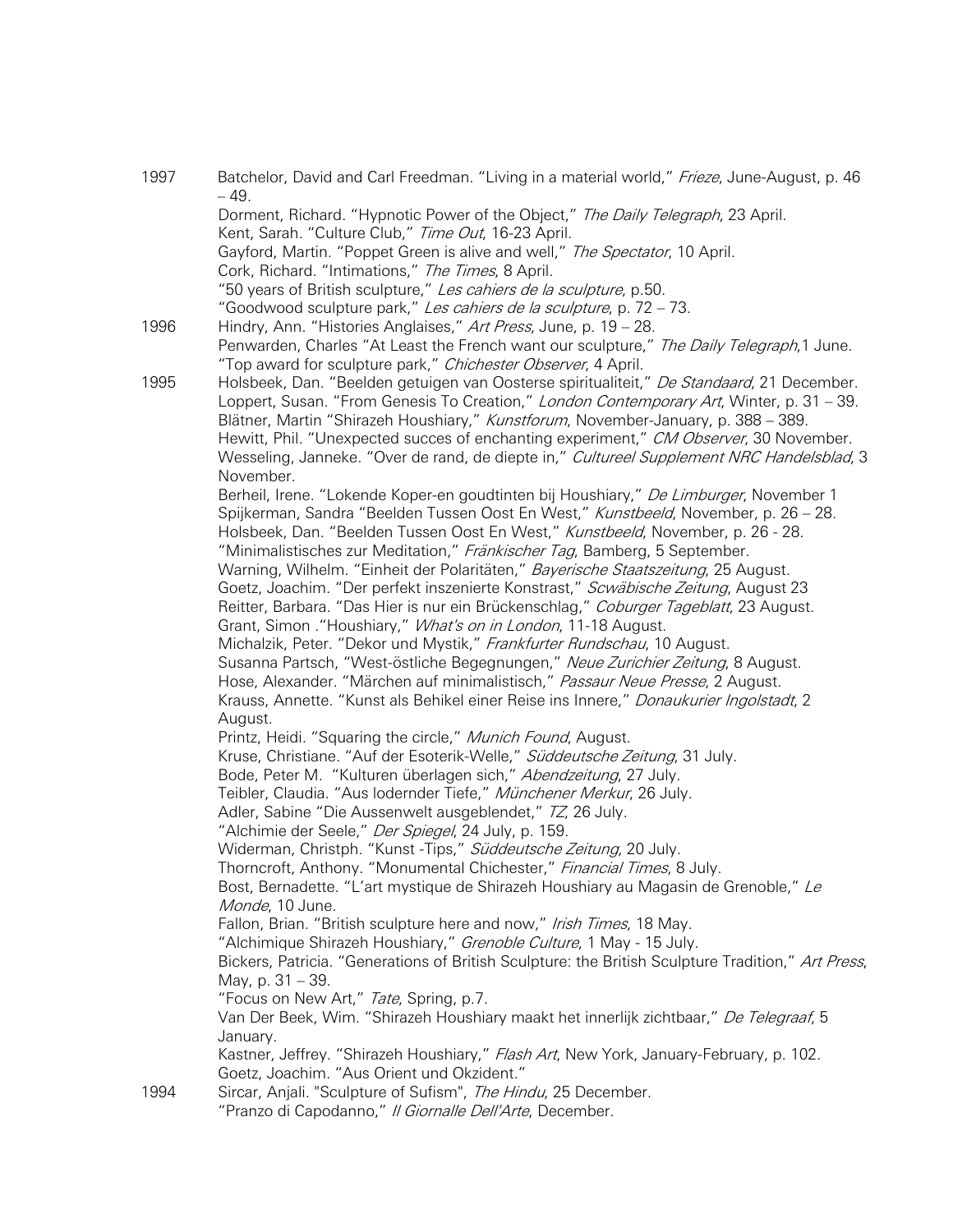Pieroni, Augusto. "Nuovi spazi per le mostre londinesi", Tema Celeste, December, p. 79. Craddock, Sacha. "In and Out of Focus," Women's Art, November-December, p. 22. Auty, Giles. "Testing Your Taste", The Spectator, 20 November.

McEwen, John. "Coming Down with a Bad Case of Serotasis," The Sunday Telegraph, 6 November.

The Independent on Sunday, 6 November.

"Tate Unveils Entries for Turner Prize," The Times, 2 November.

Conaghan, Dan. "Artists Bend Over Backwards to Keep Prize Controversial," The Daily Telegraph, 2 November.

Johnson, Angella. "Man of Iron Forges Hard Image in the Name of Art," The Guardian, 2 November.

"It's the Turner as Usual," The Daily Telegraph, 2 November. Stringer, Robin. "An About-Turner," Evening Standard, 1 November. Marlow, Tim. "The Turner Prize," Attitude, November, p. 100. Kent, Sarah. "Turning Point", Time Out, 16-23 November. p. 16 - 17. Hall, Charles. "The World of Interiors," The Independent, 14 October. Lillington, David. "Shirazeh Houshiary, Lisson," Time Out, 5 October. Feaver, William. "Who shaped the hole of modern sculpture?," The Observer, 25 September, p. 11. The Independent on Sunday, 25 September. Grant, Simon. "Galleries," The Evening Standard, 23 September. Stanley, Alan. "A Solid Foundation," West Sussex Gazette, 15 September. "Sculpture Park Opens the Gate," Bognor Regis Observer, 8 September. Gayford, Martin. "Out of the Ivory Tower," Modern Painters, September. Corbin, Simon. "Sculptor's Drawings, Tate Gallery," What's on in London, 24 August. Barclary Morgan, Anne. "Shirazeh Houshiary," Sculpture, July-August. Mills, David. "The glare of publicity coming to the four," The Sunday Times, 24 July. Pile, Stephen. "Outrage at the Tate," The Daily Telegraph, 23 July. Cork, Richard. "Muting the howls of the philistimes," The Times, 23 July. Gayford, Martin. "Is the Turner tired of novelty?" The Daily Telegraph, 20 July. A.T. "A Figurative Aberration," Financial Times, 20 July. Hall, James. "Body molder builds big lead in Turner Prize line-up," The Guardian, 20 July. Young, Robin. "Tate selects mixed bag for Turner shortlist," The Times, 20 July. Cusick, James. "£20,000 Turner Prize attracts 'striking' shortlist," The Independent, 20 July. Herbert, Susannah. "'Real' art is back in fashion as Turner Prize Jury makes a break with oddball tradition," The Daily Telegraph, 2 July. "Shirazeh Houshiary; France, Germany," Visual Arts News, Summer/Winter. "We Asked Leading Critics Which Exhibitions They'd Loved Over The Last Twelve Months and Which Ones They'd Particularly Loathed..." Art Review, February, p. 30 - 31. Rudolfs, Harry. "Dissolve your body at the Art Gallery," Excalibur, 19 January. 1993 Orwicz, Christina. "Gallery host to exhibits," Collegian, Amherst, 1 December. Tony Godfrey. "Shirazeh Houshiary," The Burlington Magazine, December. Russel, Gloria. "Exhibits reflect spiritual journey," Sunday Republican, 28 November. Radford, Robert. "Shirazeh Houshiary," Art Monthly, September, p. 26 - 27. Grant, Simon. "Houshiary," What's on in London, 11-18 August. Cork, Richard. "Object lessons in meditation," The Times, 6 August. Hall, Charles. "Shirazeh Houshiary," Guardian, 24 July. Sheridan, Lee. "The Inexpressible Expressed." The Valley Advocate, 12 February. Rigby, Craeme. "Art in the pigeons' graveyard," Northern Echo. 1992 Corris, Michael. "Shirazeh Houshiary, Lisson Gallery," Artforum, November. "Shirazeh Houshiary," Tema Celeste, Autumn.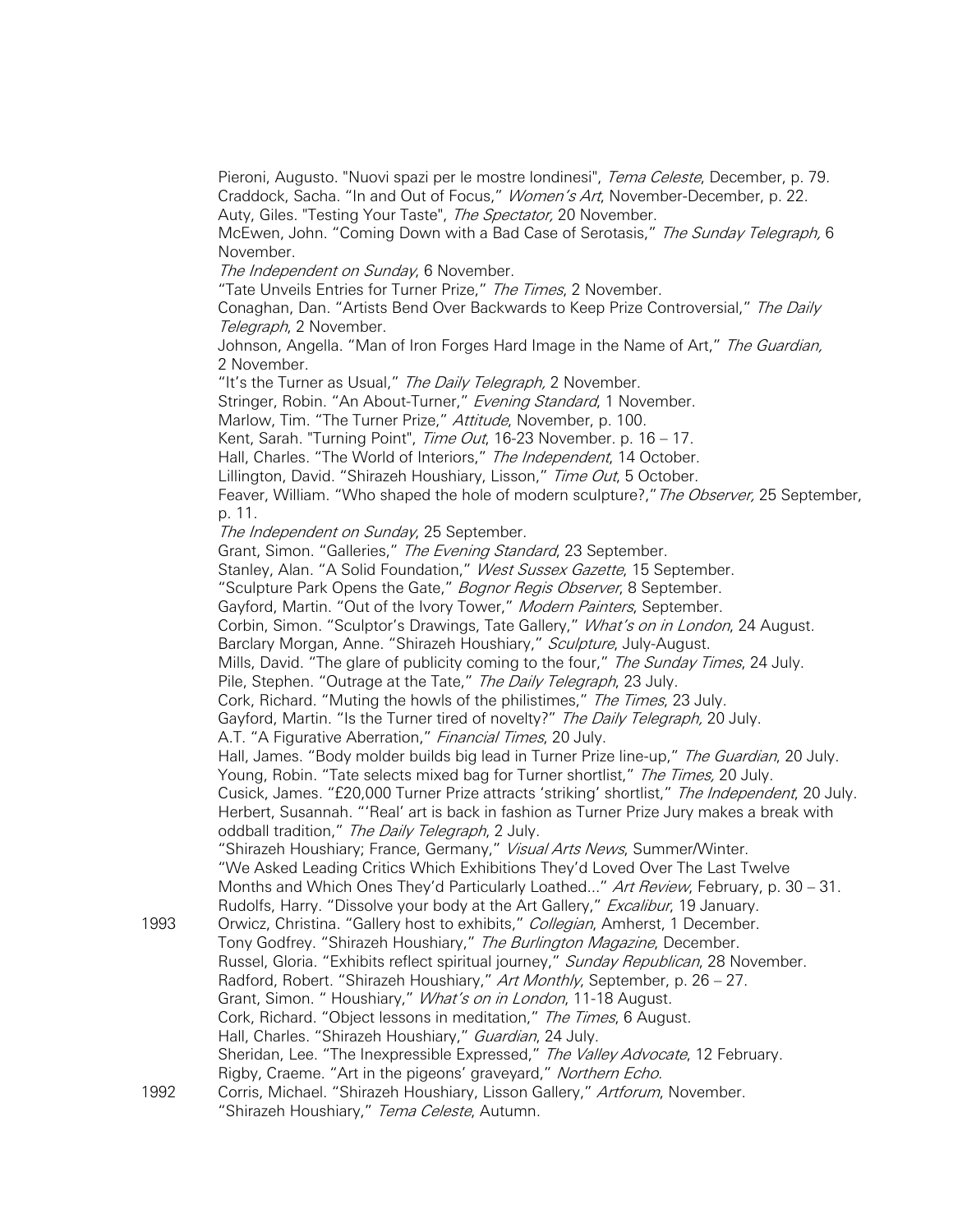|      | Krämer, Harald. "London: Shirazeh Houshiary in der Lisson Gallerie," Das Kunst Bullitin,                                                                              |
|------|-----------------------------------------------------------------------------------------------------------------------------------------------------------------------|
|      | July/August.                                                                                                                                                          |
|      | "Shirazeh Houshiary, Galleria Valentina Montcada," Tema Celeste, Summer, p. 89.                                                                                       |
|      | Cork, Richard. "Towering above a material world," The Times, 12 June.<br>Muragason, Ranjit. "Shirazeh Houshiary," The Weekly Journal, 11 June.                        |
|      | Marmion, Patrick. "Shirazeh Houshiary on On Kawara -Lisson Gallerie," What's On, 10 June.                                                                             |
|      | Hall, Charles. "Shirazeh Houshiary -Lisson Gallery," ArtReview, June.                                                                                                 |
|      | Kent, Sarah. "Shirazeh Houshiary -Lisson Gallery," Time Out, 27 May.                                                                                                  |
|      | Bevan, Roger. "Lisson's On Kawara with Houshiary," The Art Newspaper, May.                                                                                            |
|      | Middendorp, Jan. "Rhizome, Een Europese Kunsttentoonstelling," Artefactum, March, p. 39.                                                                              |
|      | Borreli, Francesca. "Oriente mon amour," Wimbeldon, March, p. 60 - 63.                                                                                                |
|      | van der Plas, Els. "Rhizome, a rootstock that offers no hold, Haags Gemeentemuseum,"                                                                                  |
|      | Kunst & Museum Journal, p. 60 - 62.                                                                                                                                   |
| 1989 | Beckett, Sister Wendy. "Hicks and Houshiary: Two Women Sculptors," Modern Painters,                                                                                   |
|      | Winter, p. 48 - 50.                                                                                                                                                   |
|      | Morgan, Anne. "Shirazeh Houshiary," Art Papers, November-December, p. 14 - 17.                                                                                        |
|      | "Shirazeh Houshiary, u Muzeju moderne umetnosti u Oxfordu," Moment, July-September, p.                                                                                |
|      | $19 - 21$ .                                                                                                                                                           |
|      | Ikebana Sogetsu, Spring.                                                                                                                                              |
|      | Marlow, Tim. "Generation games in sculpture," Art & Design, p. 63.                                                                                                    |
| 1988 | Leigh, Christian. "Shirazeh Houshiary, Lisson Gallery, London," Tema Celeste, November-                                                                               |
|      | February, p. 63.                                                                                                                                                      |
|      | Tazzi, Pier Luigi. "Seductive Lures," Artforum, Summer, p. 95 - 97.                                                                                                   |
|      | de Turckenheim, Isabelle. "Shirazeh Houshiary," Beaux Arts, April, p. 111.                                                                                            |
|      | de Benito, Eduardo. "Shirazeh Houshiary y Veronica Ryan. El exilo occidental," Lapiz, p. 50 -<br>54.                                                                  |
|      | Beaumont, Mary Rose. "The sculpture of pluralism," Art & Design, p. 7.                                                                                                |
| 1987 | The Burlington Magazine, December.                                                                                                                                    |
|      | Garlake, Margaret. "Whishaw, Woodley, Houshiary," Art Monthly, November.                                                                                              |
|      | Graham-Dixon, Andrew. "Lost in the Myths," The Independent, 17 October.                                                                                               |
|      | Cork, Richard. "Angels of the Earth," The Listener, 15 October.                                                                                                       |
|      | Kent, Sarah. "Shirazeh Houshiary, Grenville Davey," Time Out London, 14 October.                                                                                      |
|      | Bonaventura, Paul. "An Introduction to Recent British Sculptures," Artefactum,                                                                                        |
|      | September/October, p. 3 – 7.                                                                                                                                          |
|      | Vaizey, Marina. The Sunday Times, 27 September.                                                                                                                       |
|      | "EMPROFIE -tweemaandelijks Kunstpresentatieblad," Jaargang 2, Breda, Holland.                                                                                         |
| 1986 | "Shirazeh Houshiary," L/M Vrij Nederland, 15 November, p. 19.                                                                                                         |
|      | Smolders, Rob. "Houshiary," NRC -Handelsblad, 24 October.                                                                                                             |
|      | Steimer, Flora. "Oerbrounen in beeld gebracht," Algemeen Dagblad, 22 October.                                                                                         |
|      | Cooke, Lynne. Louisiana Revy, March, p. 18 - 22.                                                                                                                      |
| 1985 | McCrum, Sean. "Art," The Sunday Tribune, 8 December.                                                                                                                  |
|      | Fallon, Brian. "The Poetic Object at TCD," The Irish Times, 28 November.                                                                                              |
|      | Arnold, Bruce. "Close look at new British sculpture," The Sunday Press, 24 November.<br>Dunne, Aidan. "Ambiguous Objects just being themselves," The Sunday Press, 24 |
|      | November.                                                                                                                                                             |
|      | Bataillon, Françoise. "Allington, Autard, Brown, Haring, Houshiary, Tatafiore" Galerie                                                                                |
|      | Montenay, Deslo." Art Press, March.                                                                                                                                   |
| 1984 | Houshiary, Shirazeh. "Alba," The Sunday Tribune, December.                                                                                                            |
|      | Zumbrink, Jan. "Exotische oostere beeld taal Houshiary," Haarlems Dagblad, 6 November.                                                                                |
|      | Hughes, Graham. "Shirazeh Houshiary," ArtReview, 26 October.                                                                                                          |
|      | Kent, Sarah. "Two Tribes," Time Out London, 25 October, p. 6.                                                                                                         |
|      |                                                                                                                                                                       |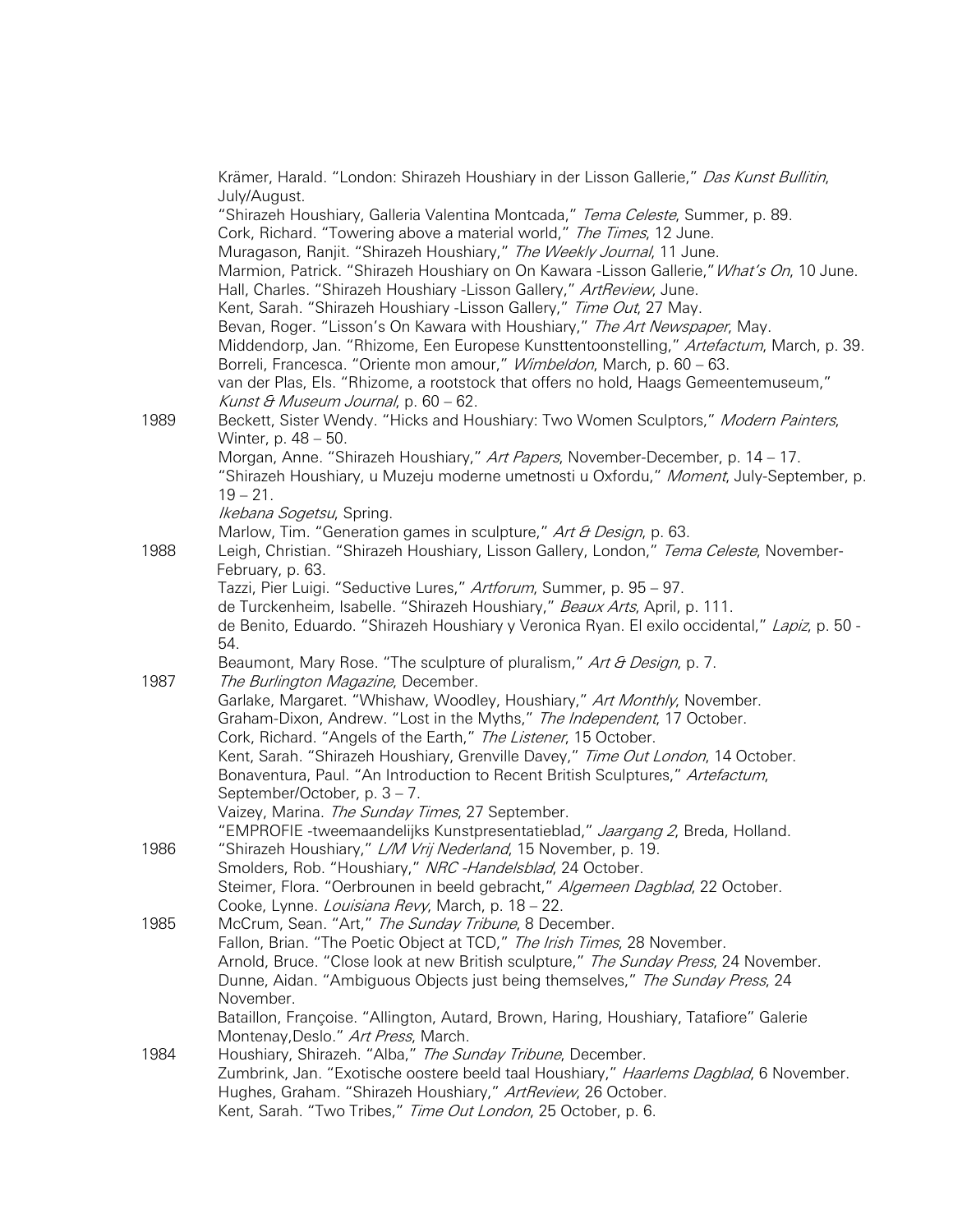|      | Heynen, Pieter. "Eigentijdse Torens van Babel in Antwerpe Loods," Gazet van Antwerpen,<br>September.                                                       |
|------|------------------------------------------------------------------------------------------------------------------------------------------------------------|
|      | Houshiary, Shirazeh. "Alba," Tema Celeste, March, p.19.                                                                                                    |
| 1983 | Rogozinski, Luciana. "Shirazeh Houshiary, Galleria Minini," Artforum, December, p. 91.<br>Paparoni, Demetrio. "The Roots of Form," Tema Celeste, November. |
|      | Tabor, Jan. "Mutter Barin, Vater Zaunkönig," Weiner Morgan Kurier, 13 November.                                                                            |
|      | "Wohin das Pendel ausschwingt," Die Presse, 14 November.                                                                                                   |
|      | Wisniewski, Jana. "Die Engel sind Zuruckgekommen," Tagblatt fur Osterreich,                                                                                |
|      | 14 November.                                                                                                                                               |
|      | "Sculpture by Shirazeh Houshiary and Edward Allington," Yorkshire Post, 18 October.                                                                        |
|      | Beaumont, Mary Rose. "The Sculpture Show," ArtReview, September, p. 474 - 475.                                                                             |
|      | Taylor, John Russel. "Playing in the hands of those who pour scorn," The Times, 16 August.                                                                 |
|      | Januszczak, Waldemar. "Three into two won't go," The Guardian, 16 August.                                                                                  |
|      | Newman, Michael. "Figures and Objects," Kunstforum, May.                                                                                                   |
|      | Kent, Sarah. Time Out London, 18 March.                                                                                                                    |
| 1982 | Newman, Michael. "New Sculpture in Britain," Art in America, September, p. 104 – 114.                                                                      |
|      | Kent, Sarah. Time Out, 18 March.                                                                                                                           |
|      | Vaizey, Marina. "The art of any old iron," The Sunday Times, 31 January.                                                                                   |

# PUBLICATIONS

| 2013 | Hills, Paul. "Shirazeh Houshiary: The eye fell in love with the ear," Lehmann Maupin, New<br>York                                                                                              |
|------|------------------------------------------------------------------------------------------------------------------------------------------------------------------------------------------------|
| 2011 | "No Boundary Condition, "Lisson Gallery, London                                                                                                                                                |
| 2008 | "A Suite For Shirazeh Houshiary, "Lisson Gallery, London                                                                                                                                       |
| 2004 | von Drathen, Doris. "Vortex of Silence," Charta.                                                                                                                                               |
| 2003 | "Shirazeh Houshiary," Kukje Gallery, Korea                                                                                                                                                     |
|      | Kyander, Pontus. "From Dust to Dusk," International Exhibition of Contemporary Art,<br>Charlottenbor Exhibition Hall, Copenhagen.                                                              |
|      | Daftari, Fereshteh. "Munsterland Skulptur Biennale 2003," Modoverlag publishers.<br>"Shirazeh Houshiary, Invisible Char," Video by Rai Sat Art and Lisson Gallery, Firefly Pictures.           |
| 2002 | Hubbard, Sue, ed. "Sculpture at Godwood: a vision for twenty-first century British<br>sculpture."                                                                                              |
| 1999 | "Breaking the Mould, British Art of the 1980s and 1990s," The Weltkunst Collection, London.                                                                                                    |
|      | Sylvester, David, David Hockney, Melvyn Bragg, Michael Craig-Martin, and Nicholas Serota.<br>"Vision: 50 years British creativity," Thames & Hudson.                                           |
| 1998 | "Cattedrali d'Arte, Dan Flavin per Santa Maria in Chiesa Rossa," Fondazione Prada, Milano,<br>Italy                                                                                            |
| 1996 | "Contemporary Art at Deutsche Bank London," London, Deutsche Bank<br>'Negotiating Rapture," Museum of Contemporary Art, Chicago, IL                                                            |
| 1995 | "Contemporary British Art in Print," Scottish National Gallery of Modern Art and The Paragon<br>Press                                                                                          |
|      | 'Sculpture at Goodwood, The Hat Hill Sculpture Foundation, Goodwood<br>'Isthmus", Magasin -Centre d'Art Contemporain de Grenoble; Museum Villa Stuck, Munich;<br>Bonnefantenmuseum, Maastricht |
| 1993 | Hutchinson, John. "Dancing around my ghost," Camden Arts Centre, London, Tour to                                                                                                               |
|      | Douglas Hyde Gallery, Dublin<br>"Time and Tide," Second Tyne International, Newcastle-upon-Tyne                                                                                                |
|      | "A Changing World: Fifty Years of Sculpture from the British Council Collection," The British                                                                                                  |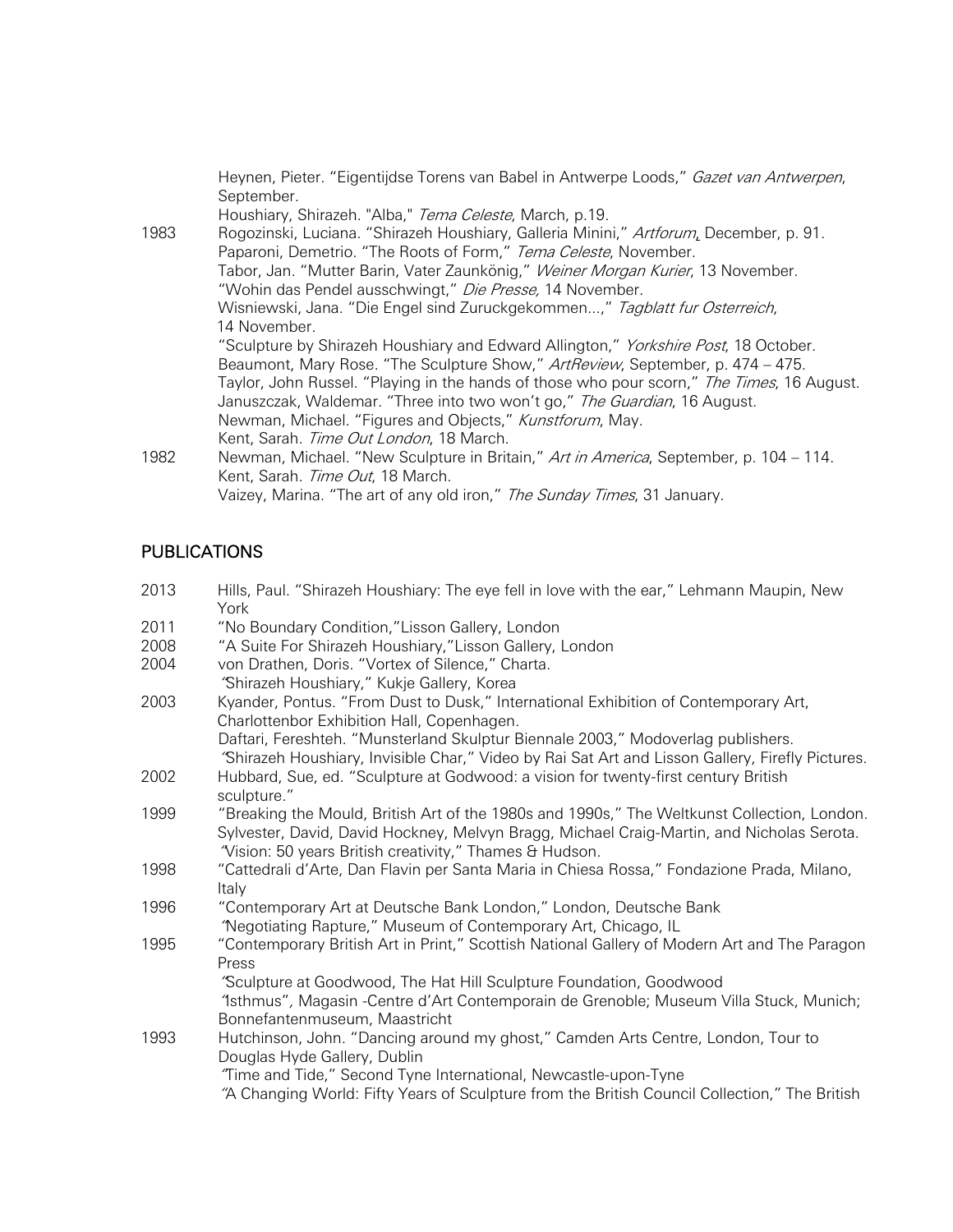|      | Arts Council                                                                                                         |
|------|----------------------------------------------------------------------------------------------------------------------|
| 1992 | "The New British Sculpture: Selected Works from the Patsy R. and Raymond D. Nasher                                   |
|      | Collection," University of North Texas Art Gallery, Texas                                                            |
|      | "Art Against AIDS," 45th Venice Biennale, Peggy Guggenheim Collection, Venice, Italy                                 |
| 1991 | "The Borderline: Reflection by artists, architects and theorists," Jan Van Eyck Akademie,                            |
|      | Maastricht de Balie, Amsterdam                                                                                       |
|      | Brouwer, Marianne. 'Rhizome," Haags Gemeentemuseum, The Hague.                                                       |
| 1990 | "Terskel/Threshold," Museet for samtidskunst, Oslo, Norway                                                           |
|      | "Arts Council Collection Acquisitions 1984-88," Arts Council of Great Britain, London                                |
|      | Godfrey, Tony. "Drawing Today. Draughtsmen in the Eighties," Phaidon Press Limited,                                  |
|      | Oxford.                                                                                                              |
|      | Brouwer, Marianne. "Lili Dujourie, Fortuyn/O'Brien, Anish Kapoor, Shirazeh Houshiary",                               |
|      | Rijksmuseum Kröller Müller, Otterlo.                                                                                 |
| 1989 | McEvilley, Thomas. "Les Magiciens de la Terre," Editions du Centre Pompidou, Paris, France.                          |
|      | Livingstone, Marco ed. "British Object Sculptors of the '80s II," ArT Random, Kyoto, Japan                           |
|      | "Centre d'Art Contemporain 1984 -1989," Centre d'Art Contemporain, Geneva                                            |
| 1988 | Salvador, Fulvio. "Shirazeh Houshiary," Centre d'Art Contemporain, Geneva and Museum of                              |
|      | Modern Art, Oxford                                                                                                   |
| 1987 | Brighton, Andrew. "Current Affairs: British Painting and Sculpture in the 1980s," Museum of                          |
|      | Modern Art, Oxford and The British Council                                                                           |
|      | "Skulptur Projekte 87," Westfalisches Landesmuseum, Munster, West Germany                                            |
| 1986 | "Sonsbeek 86," International Sculpture Exhibition. Arnhem, The Netherlands                                           |
|      | Biggs, Lewis and Juan Muñoz. 'Entre el Objecto y la Imagen," The British Council and<br>Ministerio de Cultura, Spain |
|      | "Skulptur - 9 Kunstnere fra Storbrittanien," Louisiana Museum, Humblebaek, Denmark                                   |
| 1985 | "Second Ateliers Internationaux des Pays de la Loire," FRAC Pays de la Loire, Abbaye Royale                          |
|      | de Fontevraud, Fontevraud                                                                                            |
|      | Cooke, Lynne. "The British Show," Art Gallery of New South Wales, Sydney                                             |
|      | Francis, Richard. "The Poetic Object: Richard Deacon, Shirazeh Houshiary, Anish Kapoor,"                             |
|      | Douglas Hyde Gallery, Dublin.                                                                                        |
| 1984 | "Torem van Babel," Montevideo, Antwerp                                                                               |
|      | Cooke, Lynne. "Shirazeh Houshiary," Lisson Gallery, London                                                           |
|      | John, Alexander Moffat and Marjorie Allthorpe-Guyton "British Art Show: Old Allegiances                              |
|      | and New Directions, 1979-84," Arts Council of Great Britain                                                          |
| 1983 | Newman, Michael. "Figures and Objects," John Hansard Gallery, University of Southampton.                             |
|      | Oosterhaf and Paul Hefting. "Beelden/Sculpture 1983," Gosse and Cees Van der Geer(ed),                               |
|      | Rotterdam Arts Council.                                                                                              |
|      | "New Art," Tate Gallery, United Kingdom                                                                              |
|      | "ILEA," Royal Academy, United Kingdom                                                                                |
|      | Blacker, Kate, Fenella Crichton, Paul de Monchaux, Nena Dimitrijevic, Stuart Morgan,                                 |
|      | Deanna Petherbridge, Bryan Robertson and Nicholas Wadley. "The Sculpture Show," The                                  |
|      | Arts Council of Great Britain.                                                                                       |
| 1982 | Trini, Tommaso. "XL Biennale di Venezia," Venice.                                                                    |
|      | "Summer Show 3," Serpentine Gallery, London                                                                          |
|      | "Objects and Figures, New Sculpture in Britain," The Scottish Arts Council                                           |

#### HONORS AND DISTINCTIONS

1997 Professor at the London Institute, London, United Kingdom